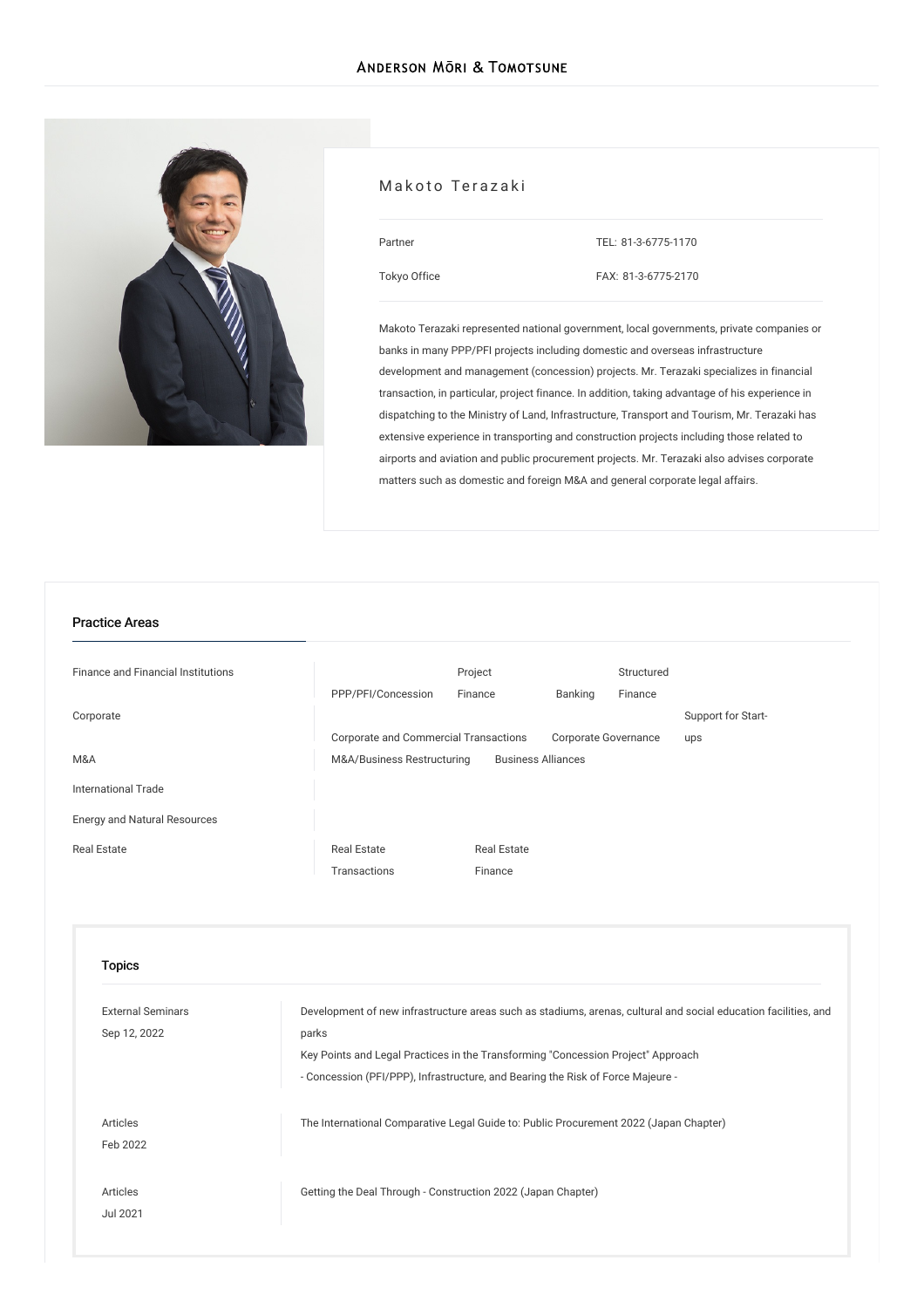#### Practice Groups

Structured Finance Group Financial Services & Transactions Group Corporate Transaction Group

## Background

| Mar 2004                | The University of Tokyo (LL.B.)                                                     |
|-------------------------|-------------------------------------------------------------------------------------|
| Mar 2006                | The University of Tokyo School of Law (J.D.)                                        |
| Dec 2007                | The Legal Training and Research Institute of the Supreme Court of Japan             |
| Oct 2008 - Mar 2010     | Adjunct Lecturer, The University of Tokyo School of Law                             |
| Dec $2011 -$ Jun $2013$ | Worked for Civil Aviation Bureau of Ministry of Land, Infrastructure, Transport and |
|                         | Tourism                                                                             |
| Jan 2018                | Became a partner of Anderson Mori & Tomotsune                                       |

# Publications

| The International Comparative Legal Guide to: Public Procurement 2022 (Japan Chapter)                                                                                                                                                                                                          | Feb 2022        |
|------------------------------------------------------------------------------------------------------------------------------------------------------------------------------------------------------------------------------------------------------------------------------------------------|-----------------|
| Getting the Deal Through - Construction 2022 (Japan Chapter)<br>Getting the Deal Through - Construction 2022                                                                                                                                                                                   | <b>Jul 2021</b> |
| Acts relating to regional revitalization and role expected of financial institutions<br>Ginko Homu 21, No.801                                                                                                                                                                                  | Jun 2016        |
| Present and future for promotion of PFI<br>Ginko Homu 21, No.775                                                                                                                                                                                                                               | Aug 2014        |
| Legal Points for corporate restructuring by the Amendment of the Act on Special Measures for Industrial Revitalization<br>Junkan                                                                                                                                                               | Aug 2014        |
| Keiri Joho No.1287                                                                                                                                                                                                                                                                             |                 |
| Guide to lending and taking security in Asia Pacific (Japan Chapter)                                                                                                                                                                                                                           | May 2014        |
| "Focus on Trends of Practical Finance by Lawyers," in Careful Selection of Comments about Authority of Finance<br>Nihon Kajoshiki<br>Shuppan Kabushikigaisha                                                                                                                                   | Feb 2013        |
| FIDIC Conditions of Contract for Construction Multilateral Development Bank Harmonised Edition (For Building and Engineering<br>Works Designed by the Employer) (FIDIC Red Book MDB)                                                                                                           | Aug 2011        |
| Impact on an obligee's right to demand recession of the act of one of two obligors who bear a joint and several obligation in selling<br>its own property, where the other obligor has provided its own property as security for the whole amount of the obligation<br>Minji<br>Kensyu No. 631 | Nov 2009        |
| Lectures                                                                                                                                                                                                                                                                                       |                 |
| Development of new infrastructure areas such as stadiums, arenas, cultural and social education facilities, and parks Key Points and                                                                                                                                                           | Sep 12, 2022    |
| Legal Practices in the Transforming "Concession Project" Approach - Concession (PFI/PPP), Infrastructure, and Bearing the Risk of                                                                                                                                                              |                 |
| Force Majeure -<br>Japan Planning Institute(JPI)                                                                                                                                                                                                                                               |                 |
| Points of attention and legal practices in the changing concession business - process of participating in the concession business                                                                                                                                                              | Aug 21, 2020    |
| and legal points of attention on the business consideration stage and after the start of business -<br>Japan Planning Institute(JPI)                                                                                                                                                           |                 |
| Points of attention and practice in the concession businesses - for the persons who are interested in participation in the concession                                                                                                                                                          | Oct 11, 2019    |

Knowledge Center Points of attention in the concession businesses, etc. - for the persons who are in charge in the concession businesses, introducing specific examples in airport and water sector business ~ [amendment](/en/seminars/detail/seminar_0020935_en_001) of PFI Act, concession, airport ~ Japan Planning Institute(JPI) Feb 26, 2019

businesses, explaining the minimum requirement that such persons should understand, with introducing specific examples Nihon